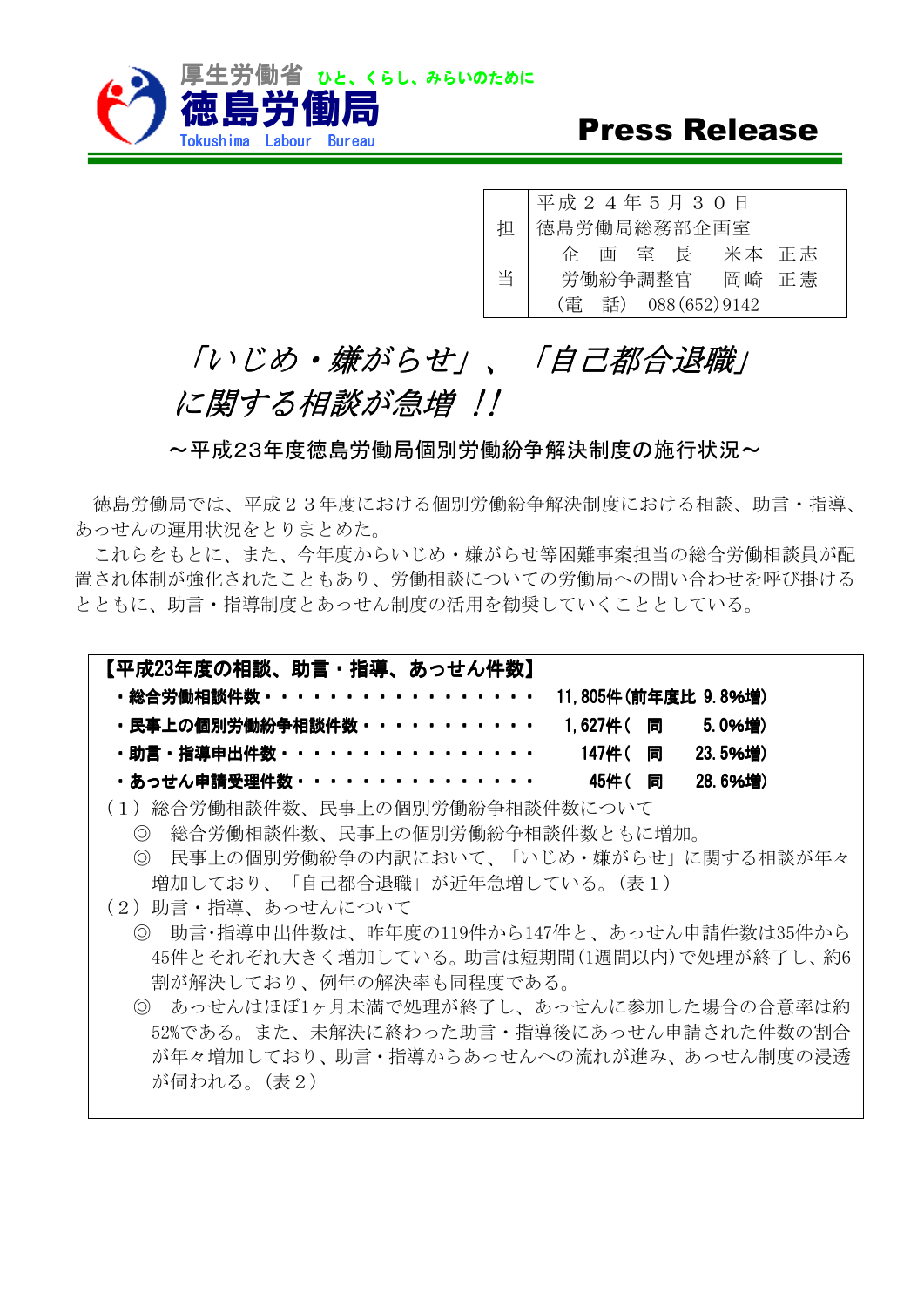(表1)民事上の個別労働紛争の内訳における相談の増加状況

| 紛争の内容            | 年度           | 19   | 20   | 2 1  | 22   | 23   |
|------------------|--------------|------|------|------|------|------|
| 「いじめ・嫌がらせ」に関する相談 | 件数           | 176  | 228  | 233  | 282  | 343  |
|                  | 割合 (%)       | 11.3 | 12.9 | 13.8 | 15.6 | 17.0 |
| 「その他の労働条件」に関する相談 | 件数           | 207  | 169  | 251  | 290  | 380  |
|                  | 割合 (%)       | 13.3 | 9.6  | 14.9 | 16.1 | 18.9 |
| 「自己都合退職」に関する相談   | 件数           | 131  | 97   | 93   | 172  | 249  |
|                  | $($ %)<br>割合 | 8.4  | 5.5  | 5.5  | 9.5  | 12.4 |

割合 (%) = 件数 / 民事上の個別労働紛争の内訳 × 100

(表2)未解決に終わった助言·指導後にあっせん申請された状況

| 年度           | 9<br><b>.</b>                      | $\Omega$<br>- 0<br>↩     | $\Omega$<br>↩       | ററ<br>↵<br>∼                      | റാ<br>$\sim$ 0  |
|--------------|------------------------------------|--------------------------|---------------------|-----------------------------------|-----------------|
| 件数           |                                    | 19                       | U<br>ᅩ              | 8                                 | 6<br>$\epsilon$ |
| 割合<br>$'$ %, | Q<br>$^{\circ}5$ .<br>$\circ$<br>◡ | 6.<br>$\Omega$<br>4<br>◡ | 6<br>$\overline{ }$ | $\overline{4}$<br>G<br><u>.</u> . | 5               |

平成23年度に処理された徳島労働局における個別労働紛争解決制度の利用状況は以下のとお りである。

1 相談受付状況

個別労働紛争解決支援制度が発足して節目の10年を過ぎ、労働問題は、労働局及び各労働基準監督署 に設置されている総合労働相談コーナーを活用するということの周知が進んでいる。総合労働相談コーナ 一は、平成21年度に3箇所から5箇所に増設され、労働問題に対応するワンストップサービスの窓口と しての周知が一層進んだ結果、平成23年度に寄せられた総合労働相談は昨年度と比べ9.8%増加した。 また、労働関係法上の違反を伴わない解雇、労働条件の引き下げなどいわゆる民事上の個別労働紛争に関 する相談は同5.0%増加した。

(第1図)

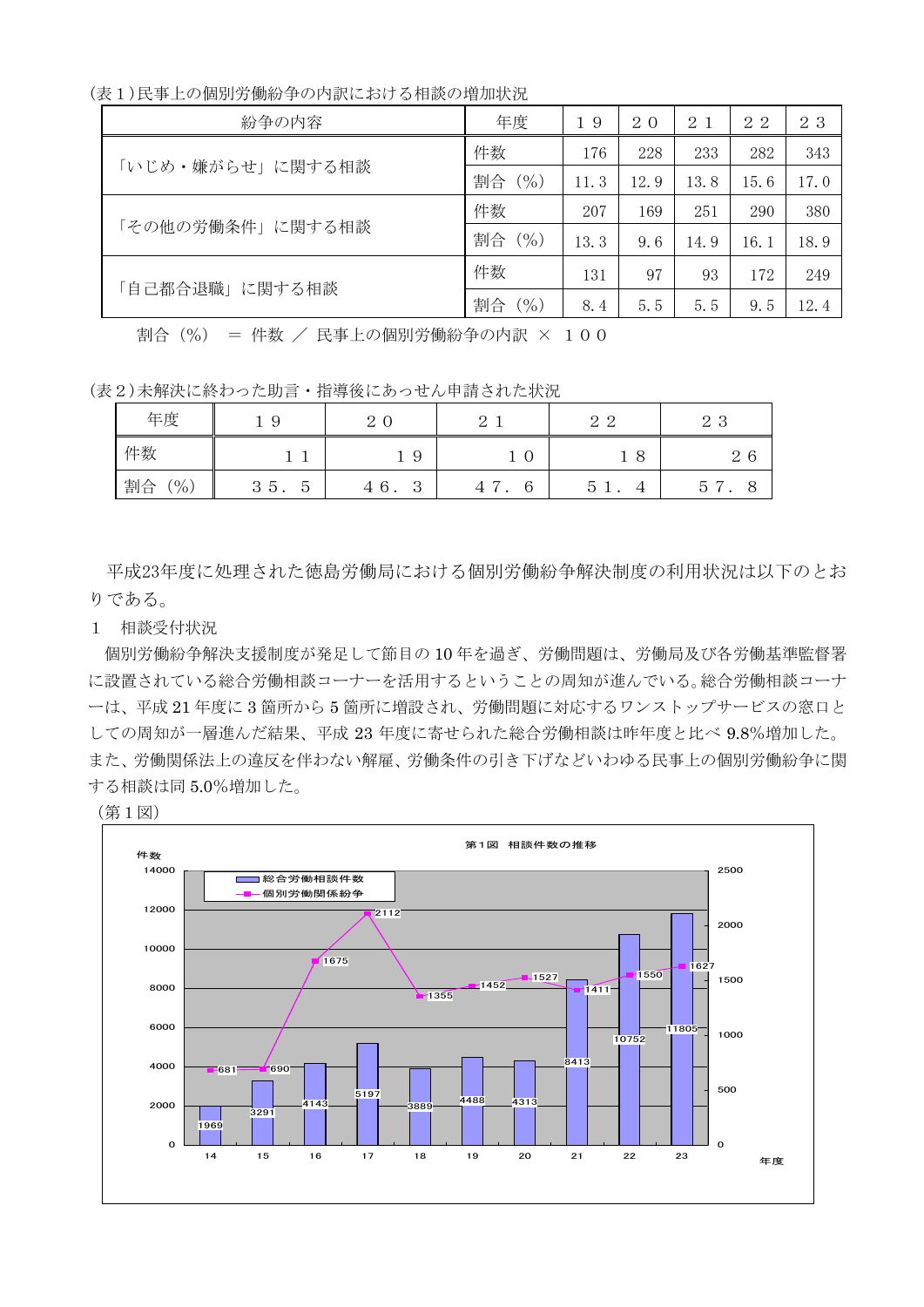平成 23年度の民事上の個別労働紛争に係る相談内容の内訳は、「解雇・雇止め」に関するものが 22.9% と最も多く、次いで、「その他の労働条件」に関するものが18.9%、「いじめ・嫌がらせ」に関するもの が17.0%、「自己都合退職」に関するものが12.4%の順となっている。「いじめ・嫌がらせ」、「その他の 労働条件」及び「自己都合退職」に関する各相談の割合が近年増加傾向にあり、職場環境の悪化と問題の 多様化が伺われる。

(第2図)



2 徳島労働局長による助言・指導及び紛争調整委員会によるあっせんの受付状況

平成 23 年度の当該制度に係る助言・指導申出件数は 147 件、あっせん申請受理件数は 45 件となって いる。

(第3図)

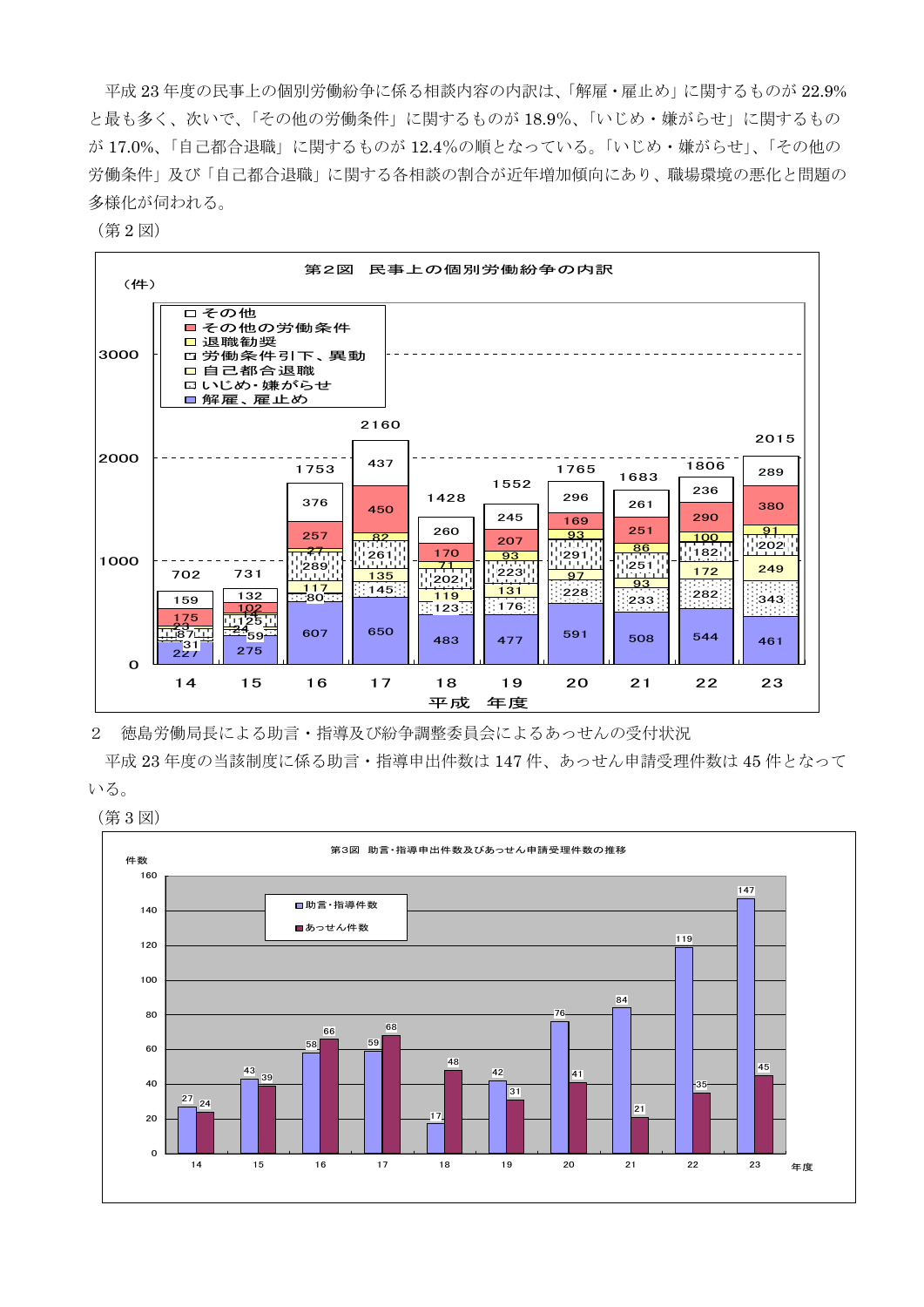助言・指導の申出の主な内容は、解雇に関するものが27.2%と最も多く、次いで、「いじめ・嫌がらせ」 に関するものが23.8%となっており、「いじめ·嫌がらせ」に関するものが年々増加傾向にある。次が「そ の他の労働条件」に関するものが15.0%であり、事案の多様化が進んでいることが伺われる。また、「自 己都合退職」に関するものが7.5%となっており、近年増加傾向にあることが特徴としてあげられる。

あっせんの申請の主な内容は、「解雇」に関するものが35.6%と最も多く、次いで、「労働条件の引き下 げ」28.9%、「いじめ・嫌がらせ」17.8%の順となっている。

平成 23年度において助言·指導を実行した134件のうち、解決が確認されたものが80件(解決率59.7%) であった。助言処理の処理日数は全て1ヶ月以内であった。

あっせん手続きが終了した45件のうち、取下げ4件を除き合意が確認されたものが14件であった。 当事者の一方があっせんに参加しなかったのは 14件(31.1%)であった。あっせんに参加した件数は27件 であっせん85.9%であり、あっせんに参加した場合の合意率は 51.9%である。あっせん終了ま での平均処理日数は 22.4 日であった。

| 事例1:「自己都合退職」に係る助言・指導  |                                              |  |  |  |
|-----------------------|----------------------------------------------|--|--|--|
| 事案の概要                 | 申出人は、飲食店で調理担当として勤務していたが、長時間労働等のため健康を害したことか   |  |  |  |
|                       | ら社長に対して退職を申し出たが、後任者を採用して引き継ぎが終わるまで退職を認めない旨強  |  |  |  |
|                       | く言われて退職できない。退職できるよう助言してもらいたい旨の申出あり。          |  |  |  |
| 助言·指導                 | 申出人は、健康を害し、退職の意思表示もしていることから強制的に働かせることはできないた  |  |  |  |
| の内容                   | め、退職を認めざるを得ないのではないか旨説明し、このことを踏まえて話し合うよう助言した。 |  |  |  |
| 事例2:「いじめ・嫌がらせ」に係るあっせん |                                              |  |  |  |
| 事案の概要                 | 申請人は、長時間労働させられ、これに対する残業手当が支払われないなか、暴言によるいじ   |  |  |  |
|                       | めを受け続けた。これにより精神的苦痛を受け精神障害となったため、解決金10万円の支払いを |  |  |  |
|                       | 求める旨申請あり。                                    |  |  |  |
| あっせんの                 | 双方の主張を確かめ、当事者間の調整を行った結果、会社が解決金 3 万円を支払うことで双  |  |  |  |
| ポイント                  | 方の合意が成立した。                                   |  |  |  |